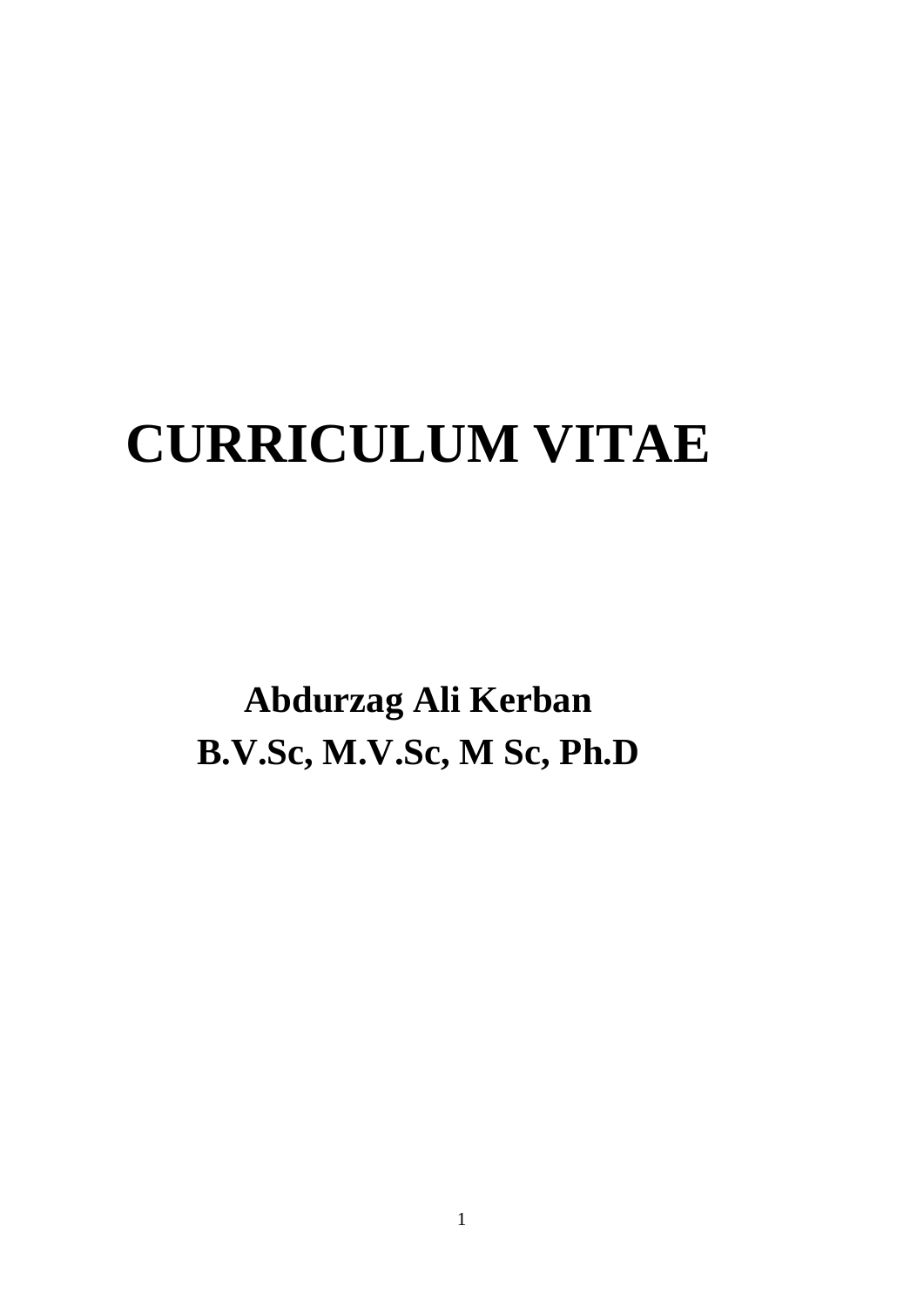# **PERSONAL INFORMATION**



| Name:                 | Abdurzag Ali Kerban                                             |
|-----------------------|-----------------------------------------------------------------|
| Sex:                  | Male                                                            |
| Date of Birth:        | 21-06-1966                                                      |
| <b>Marital State:</b> | <b>Married</b>                                                  |
| Address:              | Department of Animal Physiology, Biochemistry<br>and Nutrition, |
|                       | Faculty of Veterinary Medicine,                                 |
|                       | University of Tripoli.                                          |
|                       | P.O. Box 13662                                                  |
|                       | Tripoli, Libya.                                                 |
| Email address:        | A.kerban@uot.edu.ly                                             |
| Telephone no:         | $(+218)$ 913659035                                              |
| Languages             | <b>English and Arabic</b>                                       |
| <b>Present Post:</b>  | Associated professor                                            |
|                       | Department of Animal Physiology, Biochemistry<br>and Nutrition, |
|                       | <b>Faculty of Veterinary Medicine,</b>                          |
|                       | University of Tripoli,                                          |
|                       | Tripoli, Libya                                                  |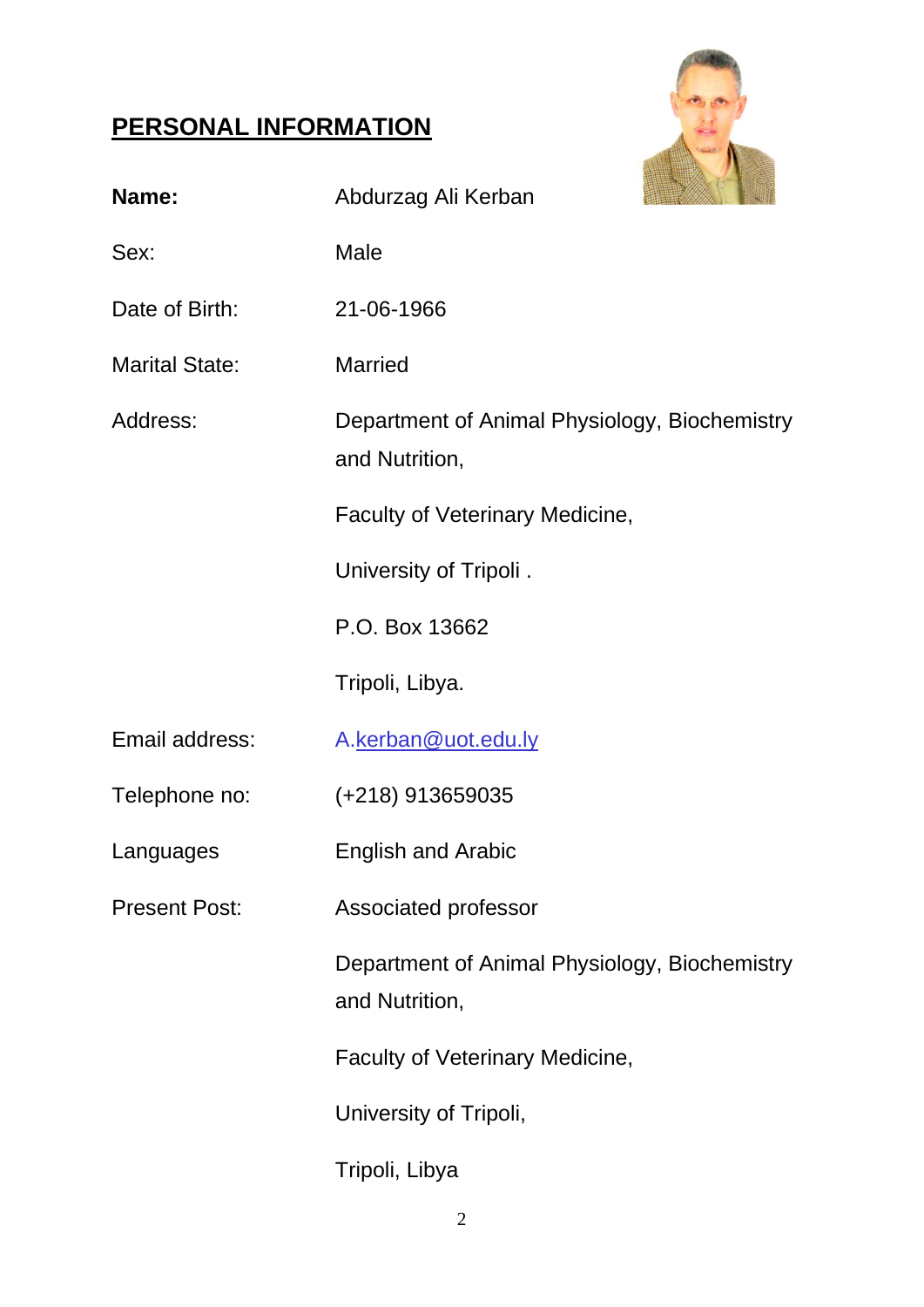# **EDUCATION**

**B.V.Sc. 1984 to 1990**

Faculty of Veterinary Medicine University of Tripoli, Tripoli, Libya.

### **M.V.Sc. 03/1991 to 11/1994**

Title of thesis: Study of some factors affecting postpartum fertility in Holestein-Friesian dairy cows under Libyan conditions

Supervisor: Dr. Khalid Benhaj.

University of Tripoli, Tripoli, Libya; Faculty of Veterinary Medicine; Department of Veterinary Obstetrics, Gynaecology & Artificial Insemination.

### **M.Sc 05/1996 to 12/1998**

Title of thesis: Development of equine preovulatoryfollicles:

Histological morphology and regulation of StAR.

Supervisor: Dr. Jean Sirois

Faculty of Veterinary Medicine, Department of Veterinary Biomedicine; Centre of research of Animal Reproduction

University of Montreal, *Montreal, Canada*.

### **Ph.D. 09/2003 to 01/2008**

Title of thesis: Effect of some feed additive on reproductive performance in young barki rams

Supervisor: Dr. M. M. Abou-Ahmed

Faculty of Veterinary Medicine, Department of Theriogenology,

University of Cairo, Cairo, Egypt.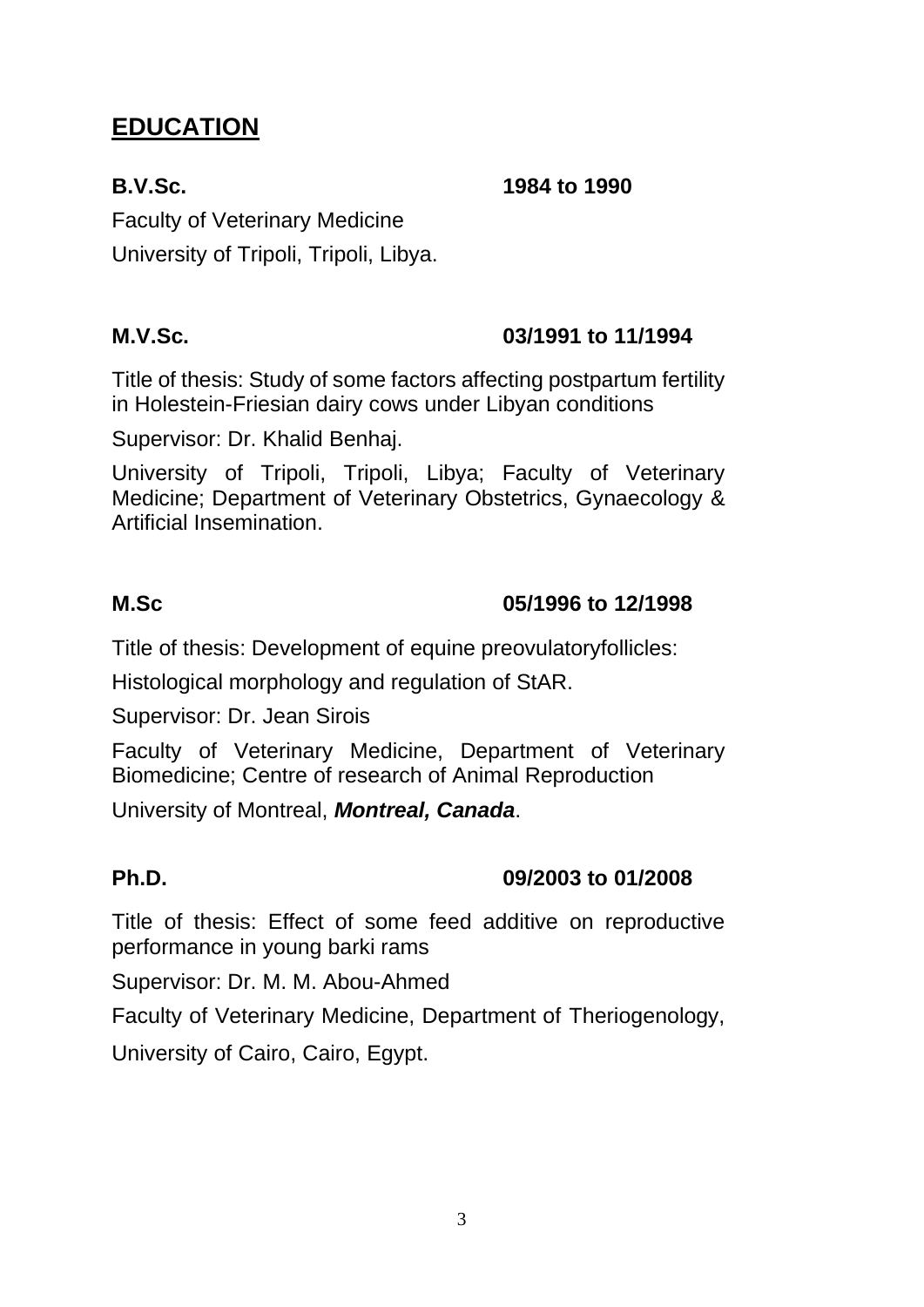# **WORK EXPERIENCE**

### **2015- up to date:**

• **Associated professor** in Department of Animal Physiology, Biochemistry and Nutrition, Faculty of Veterinary Medicine, University of Tripoli , Tripoli, Libya

### **2010- 2015**

• **Assistant professor** in Department of Animal Physiology, Biochemistry and Nutrition, Faculty of Veterinary Medicine, University of Tripoli , Tripoli, Libya.

#### **2008- 2010:**

• **Lecturer** in Department of Animal Physiology, Biochemistry and Nutrition, Faculty of Veterinary Medicine, University of Tripoli , Tripoli, Libya.

#### **2003-2008** :

• **Field and laboratory work**, Department of Veterinary Obstetrics, Gynecology & Artificial Insemination, Faculty of Veterinary Medicine, Cairo University, Cairo, Egypt.

My duties were Hormonal assay, collection, evaluation, preservation and manipulation of ram semen.

#### **1998-2003:**

- **Assistant Lecturer**, department of Veterinary Obstetrics, Gynecology &Artificial Insemination, Faculty of Veterinary Medicine, University of Tripoli , Tripoli, Libya.
- **1995-1998**
- **Veterinary physician/ Laboratory work**, Laboratory of Dr. Jean Sirois, Center of research of **animal reproduction**, Faculty of Veterinary Medicine, University of Montreal, Canada.

This involved characterization of follicular development using Cloning and characterization of steroidogenic enzymes, mRNA regulation in equine preovulatory follicles, cell culture, Radio Immuno Assay and ultrasonography.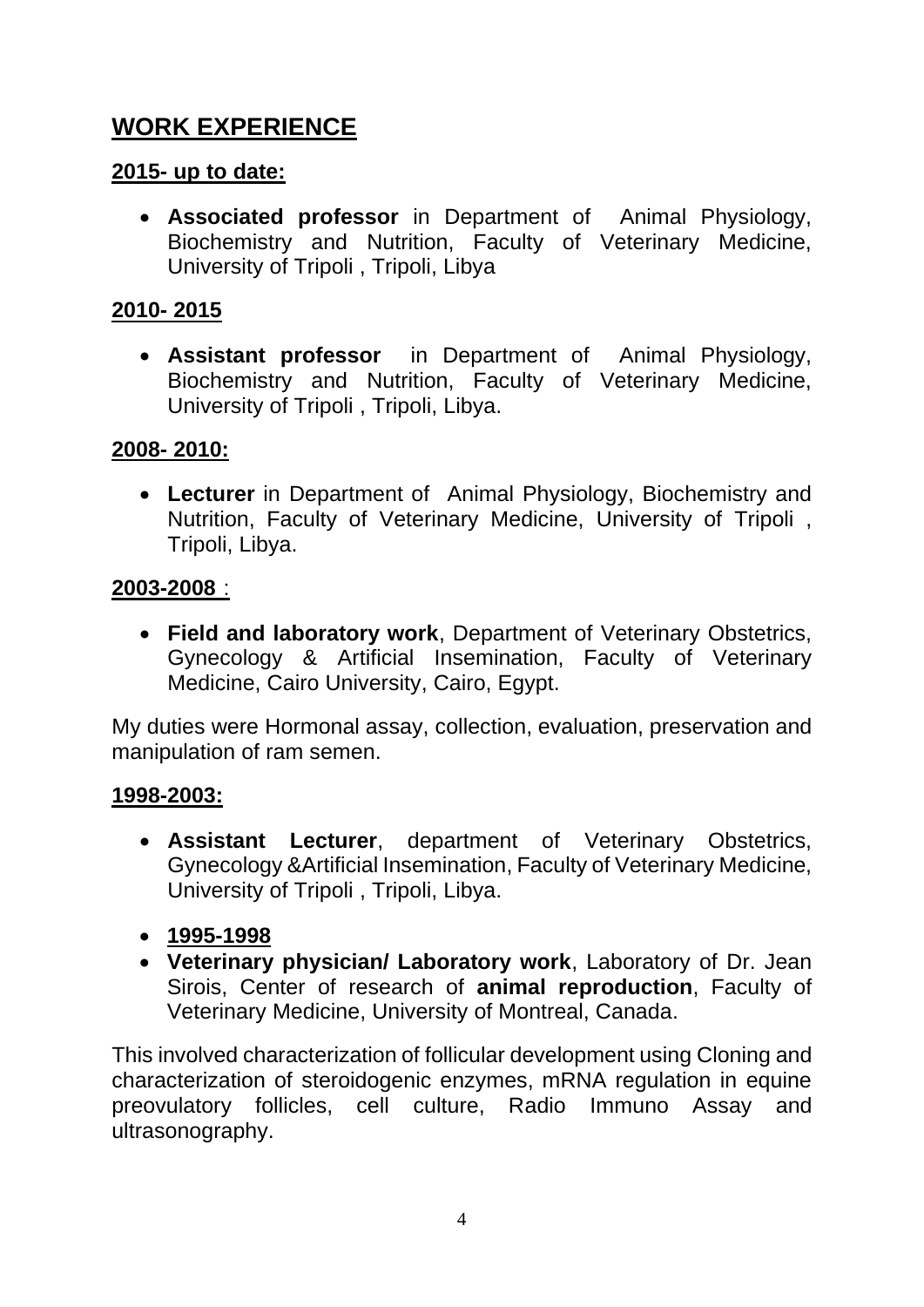### **1992-1994**

• **Veterinary physician**, Dairy Cattle project, Minister of agriculture, Tripoli, Libya.

I was involved in Pregnancy diagnosis, manipulation of parturition and postpartum follow up in dairy cattle.

## **1990-1994**

• **Teaching assistant**, Department of Veterinary Obstetrics, Gynecology & Artificial Insemination, Faculty of Veterinary Medicine University of Tripoli , Tripoli, Libya.

Responsible for test construction, grading, prepping, and supervision of labs.

# **University Teaching Experience:**

I am actively involved in teaching both undergraduate students since 1990 and graduate students since 2008.

I have been involved in setting up revision courses and seminars.

The following subjects are covered:

- General Physiology.
- Reproductive physiology.
- Advanced physiology.
- Computer aid for scientific communications.

# POSTGRADUATE (Master thesis supervision)

• Co-supervisor for an M Sc project " Investigation of Microalbuminuria, Electrolytes and HbA1c levels in type 2 diabetic patients in Tripoli region" 2018- up to date, Department of Animal Physiology, Biochemistry and Nutrition, Faculty of Veterinary Medicine University of Tripoli.

# CORE COMPETENCIES AND SKILLS: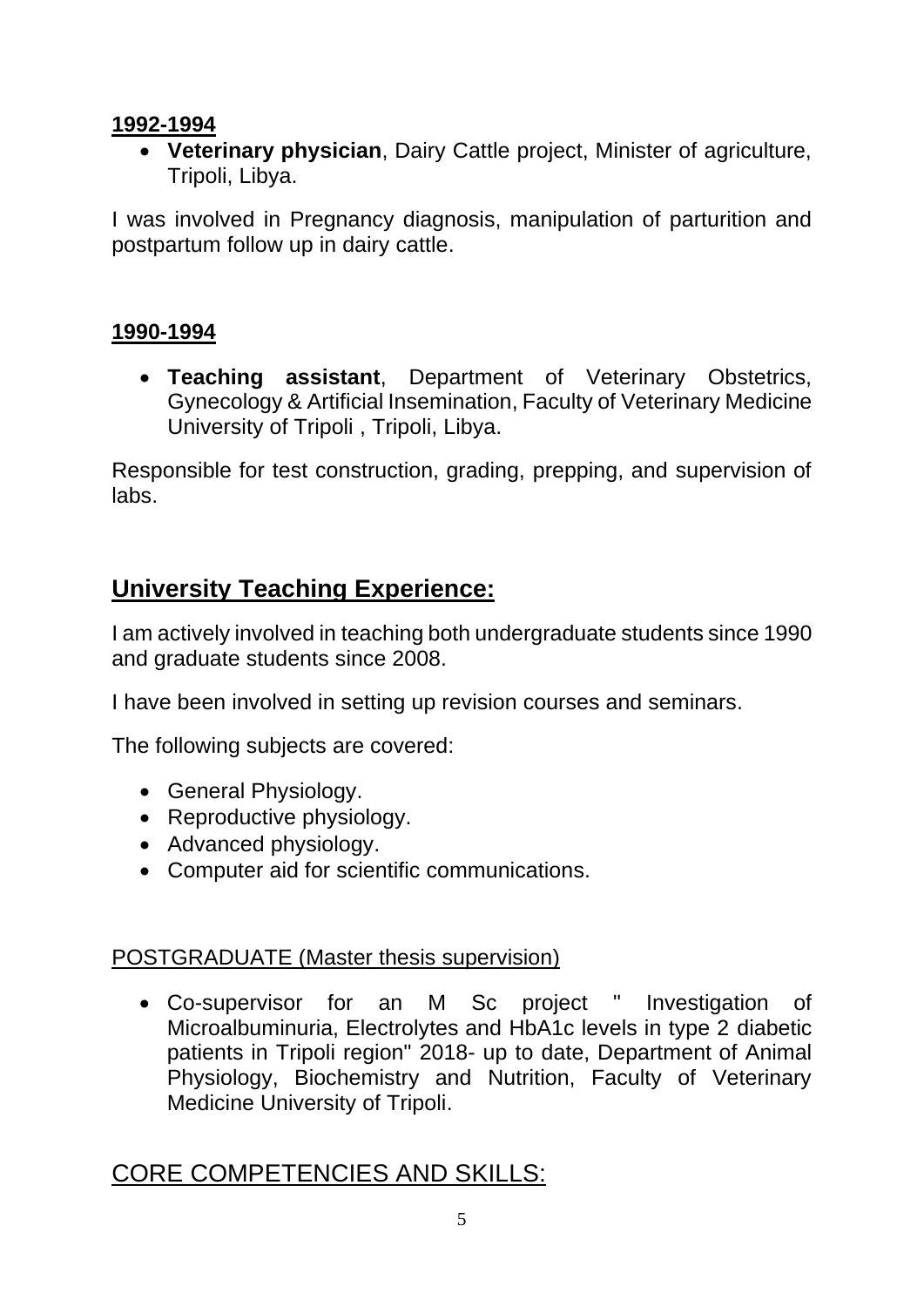- Very good communication and written skills.
- Very good knowledge of the subject areas and ability to teach students by using various methods.
- Analytical approach and ability to research as well as an ability to respect students.
- Highly skilled in collecting the study material and chunking it in a proper way.
- Strong commitment with the job as well as interested in teaching graduate and undergraduate students.
- Good interpersonal and organizational skills.
- Ability to communicate with the students, staff, and parents.
- Ability to advise the students and problem-solving attitude.
- Providing the proper feedback to the students for the further development.
- Management of material resources.
- Student mentoring and developing individualized academic action plans in coordination with department head as needed.
- Learning strategies.

# **SKILLS**

- Motivator.
- Good listening and speaking skills.
- Good Explanation skills.
- Can easily interact with students.
- Disciplined.
- Always update myself.
- In depth knowledge of the subjects.
- Problem solving skills.

# **SCIENTIFIC COMMUNICATIONS:**

1. **Kerban, A**., Boerboom, D. and Sirois, J. Molecular cloning and characterization of the equine steroidogenic acute regulatory protein and regulation of its messenger ribonucleic acid in equine follicles prior to ovulation. J. Reprod. Fertil. 20 P 34 (1997). (abstract 90)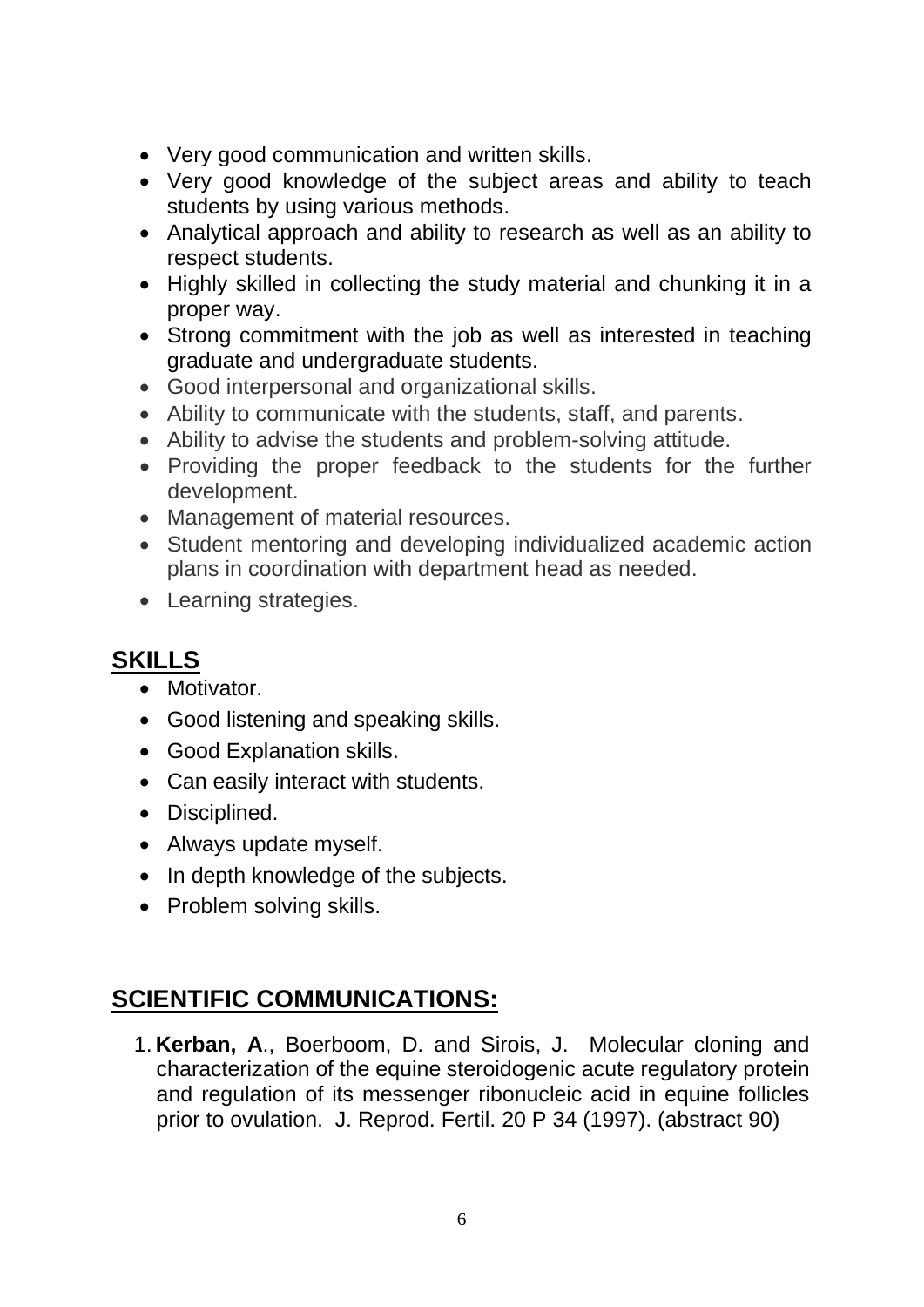- 2. **Kerban, A.,**Boerboom, D. and Sirois, J. Human chorionic gonadotropin induces a unique regulation of StAR mRNA during follicular luteinization in mares. 4th Annual Research Day for Montreal Area Reproductive and Developmental Biologists. St-Hyacinthe, Quebec. November (1997).
- 3. **Kerban, A.**, Boerboom, D., and Sirois, J. Molecular cloning of equine StAR and regulation in granulosa and theca interna prior to ovulation. 16th Annual Ottawa Reproductive Biology Workshop. Ottawa, Ontario. June (1997).
- 4. **Kerban, A.**, Dore, M. and Sirois, J. Cellular and vascular changes in equine follicle prior to ovulation. Biology of Reproduction 56 (suppl. 1): p. (1997).
- 5.Boerboom, D., **Kerban, A**. and Sirois, J. Evidence for a molecular switching mechanism between two distinct cytochrome P450 aromatase promoters during ovulation and luteinization in mares. 4th Annual Research Day for Montreal Area Reproductive and Developmental Biologists. St-Hyacinthe, Quebec. November (1997).
- 6.Boerboom, D., **Kerban, A.** and Sirois, J. Molecular characterization of the equine cytochrome P450 aromatase cDNA and its regulation in preovulatory follicles. Biology of Reproduction 56 (suppl. 1): 479. (1997).
- 7.Boerboom, D., **Kerban, A.** and Sirois, J. Cloning of equine cytochrome P450 aromatase and regulation of mRNA by hCG in granulosa cells. 16th Annual Ottawa Reproductive Biology Workshop. Ottawa, Ontario. June (1997).
- 8.Boerboom, D.**,Kerban, A.** and Sirois, J. Novel regulation of a promoter 1f-derived aromatase transcript by human chronic gonadotropin in equine preovulatory follicles. 10<sup>th</sup> international congress on hormonal steroids, Quebec, Canada (1998).
- 9. **A. Kerban**and O. Algriany. Freezability of ram spermatozoa in straw and in pellet form on three different cold surfaces. 26<sup>th</sup>Maghrib Veterinary Congress, Tripoli, Libya (2009) .
- 10. **A. Kerban**and O. Algriany. Freezability of Barkiram semen on three different cold surface.  $4<sup>th</sup>$  conference of Egyptian society for animal management. Ras-Sider, Egypt 25-28 October, (2010).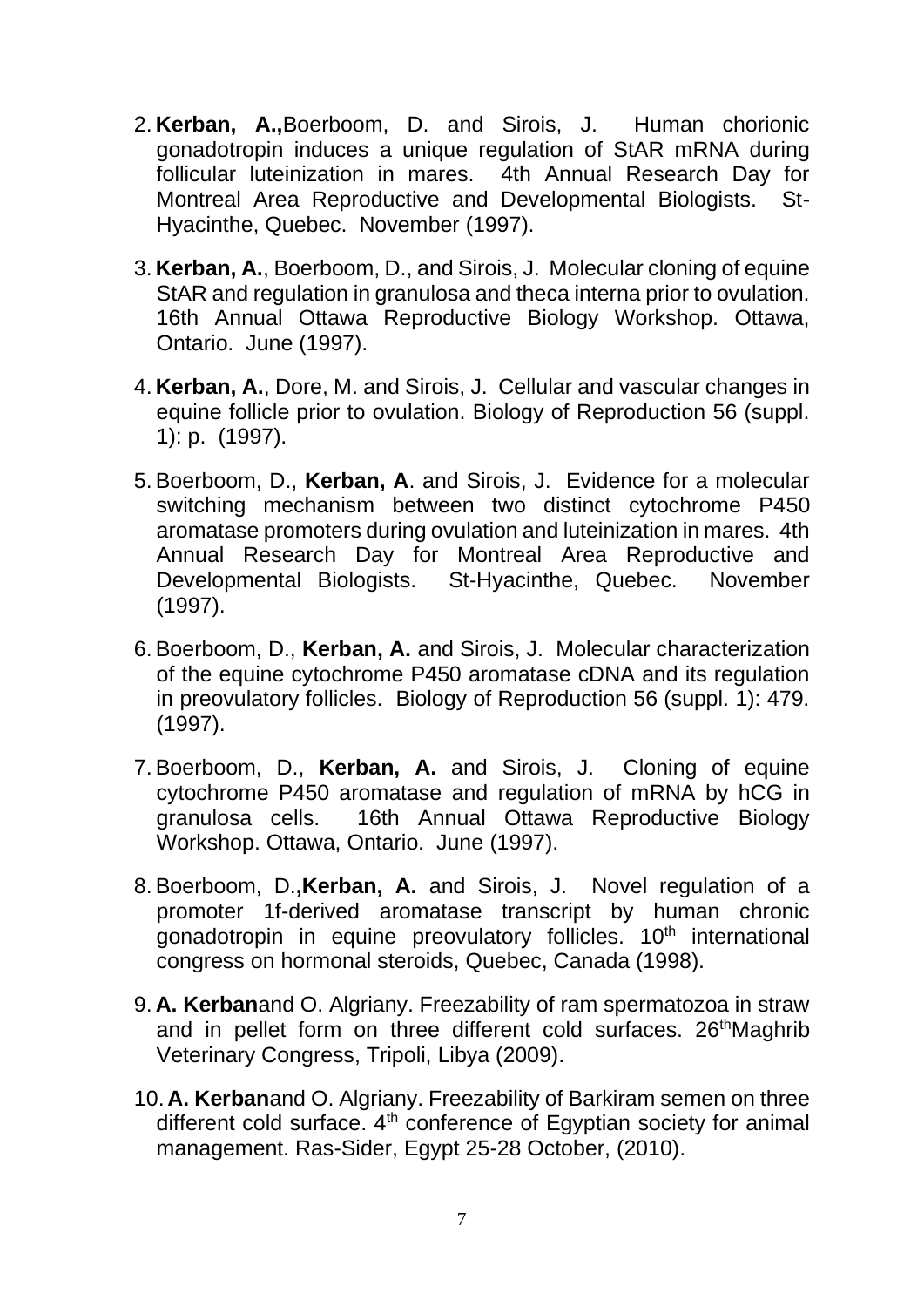- 11. **A. Kerban**and O. Algriany. Post-thowing characteristics of ram semen frozen in straw and pellet on cold surfaces made from cattle fat and paraffin wax. 22<sup>nd</sup> veterinary association Malaysia congress. Colalambor, Malaysia (2010).
- 12. **A. Kerban,** M. M. Abou-Ahmed, A. M. Ghallaband and M. H. Shaker**.** Effect of Protected Fat, Zinc and Probiotics on Cryopreservation of Barki Ram Semen. The 1<sup>st</sup>Regional STVM Conference June 18-21, Phuket, Thailand (2011).
- 13. **A. Kerban,** M. M. Abou-Ahmed, A. M. Ghallaband and M. H. Shaker. Effect of some Feed Additive on Cryopreservation of Barki Ram Semen. International Animal Science Congress Of Turkish And Relatives Communities September 11-13, Isparta, Turkey. (2012).
- 14. **A. Kerban,** M. M. Abou-Ahmed, A. M. Ghallaband and M. H. Shaker. Post-Thawing Characteristics of Ram Semen Frozen in Straw and Pellet on Cold Surfaces Made from Cattle Fat and Paraffin Wax. International conference of Veterinary and biomedical Sciences, October 30-31, Bali, Indonesia (2013).
- 15. **A. Kerban,** M. M. Abou-Ahmed, A. M. Ghallaband and M. H. Shaker. Semen characteristics of ram semen frozen in straw and pellet in three type of cold plates. International conference of Veterinary and biomedical Sciences, June19-20, Istanbul, Turkey (2014).
- 16. **A. Kerban,** M. M. Abou-Ahmed, A. M. Ghallaband and M. H. Shaker. Effect of feed additives on Cryopreservation of Barki Ram Semen. International conference of Veterinary and biomedical Sciences, December 04-05, Penang, Malysia (2014).

# **PUBLICATIONS:**

- 1. **Kerban A.**, Dore M. and Sirois J. (1999): Cellular and vascular changes in equine follicle prior to ovulation. *J. Reprod. Fertility***117** (1) 115-125.
- 2. **Kerban A.**, Boerboom D. and Sirois J. (1999): Molecular cloning and characterization of the equine steroidogenic acute regulatory protein and regulation of its messenger ribonucleic acid in equine follicles prior to ovulation. *Endocrinlogy***140** (2) 667-674.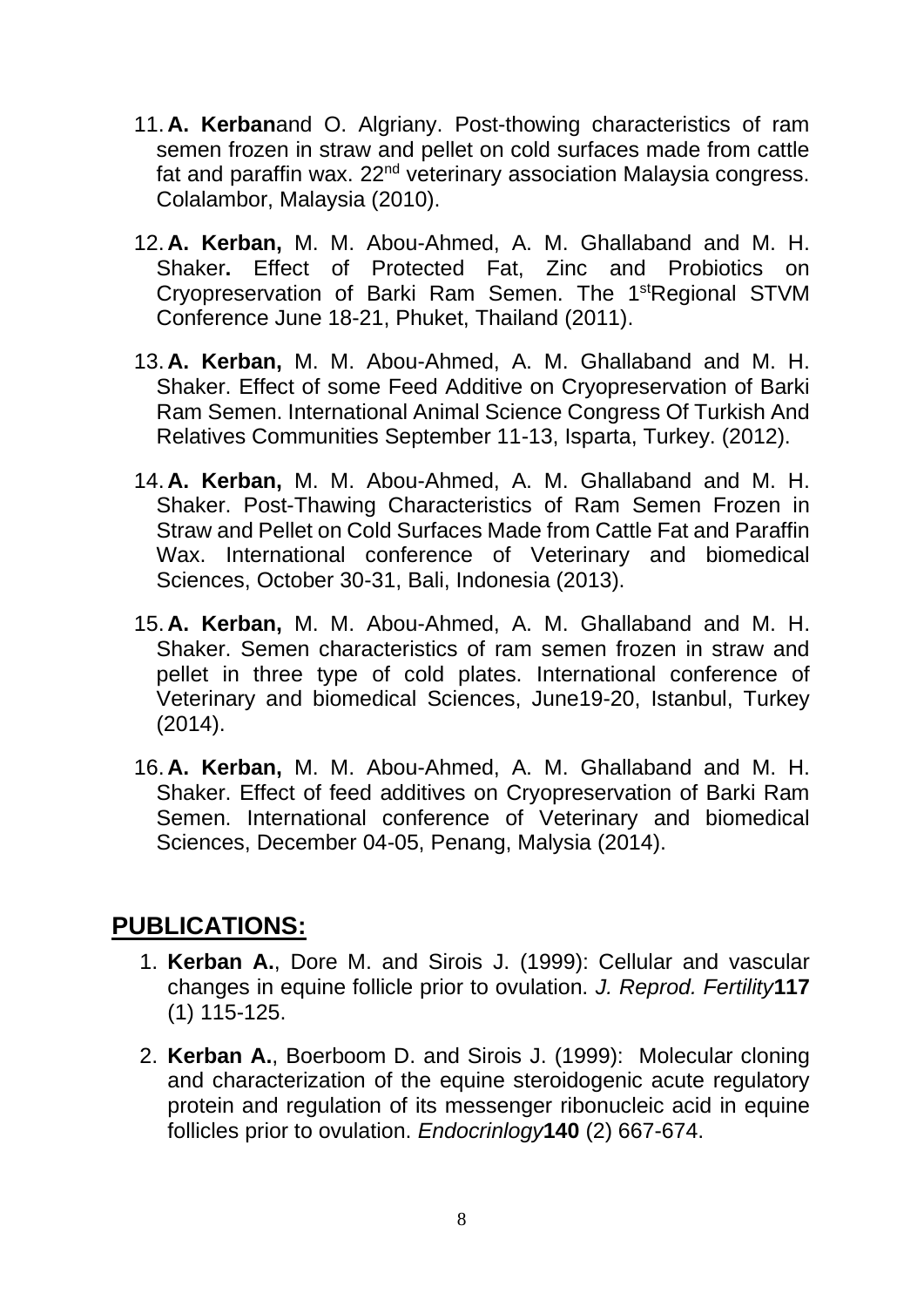- 3. Boerboom D.**,Kerban A.** and Sirois J. (1999): Novel regulation of a promoter 1f-derived aromatase transcript by human chronic gonadotropin in equine preovulatory follicles. *Endocrinlogy***140** (9) 4133-4141.
- 4. **Kerban A** Benelhaj K. **(2010):** Effect of age, season and parity on postpartum fertility of HolsteinFriesian cows under agroclimatic conditions of Libya. Libyan Veterinary Medical Journal.**1** (1) 33-45.
- 5. **Kerban A.,**Benelhaj K. **(2010):** Influence of milk yield, dystocia and retained fetal membranes on post partum fertility in Holstein freiseain cows under Libyan conditions. Libyan Veterinary Medical Journal.**1** (1) 96-107.
- 6. Akasha M., **Kerban A**. and Abobaker S. A.(2015):Effect of Nitrate on the Body Weight, Food and WaterConsumption and Thyroid Hormone in Hybrid FemaleRabbits. J. Vet. Adv. 5(5): 912-918.
- 7. Bushwereb M., Algarib S., **Kerban A.** and Tahir F. (2015): The Effect Of Dietary Aflatoxin On Local Domestic Ducks. Libyan Journal of Veterinary Medical Sciences. 1 (1): 7-10.
- 8. Aghwider A., Tahir F., **Kerban A.** and Bushwereb M. (2015): Evaluation of probiotic to ameliorate the toxicity of aflatoxin in broiler chickens. Libyan Journal of Veterinary Medical Sciences. 1 (1): 2023.
- 9. **Kerban A.**, Algriany O. Elzawam A. and Zaidi, A. (2015): Effect of pellet volume on Cryopreservation of Barki Ram Semen using cold surfaces made from cattle fat. Libyan Journal of Veterinary Medical Sciences. 1 (1): 33-36.
- 10. Shirif, A. M., **Kerban, A**. and Zaidi, A. (2015). Upgrading the In vitro Dry Matter Degradability of Leaves plus Sheaths of Wheat Straw by Using Physical Treatments. Journal of Animal Science Advances, 5(11), 1493-1500.
- 11. M. Bushwereb, M. Elraghig, A. Kerban, A Zaidi (2019) Effect Of Adding Corn Oil, Tallow, And Blend Of Corn Oil And Tallow Diet On Growth Performance And Feed Utilization Of Broiler Chickens Global Journal Of Animal Scientific Research 7(2), 1-9.
- 12. M. Bushwereb, A. Kerban, M. Elraghig and H. Sola(2019). Efficacy of Baker Yeast in Ameliorating Aflatoxicosis in Broiler Chicks Fed Aflatoxin-Contaminated Diet. Global Journal Of Animal Scientific Research 7(1), 1-8